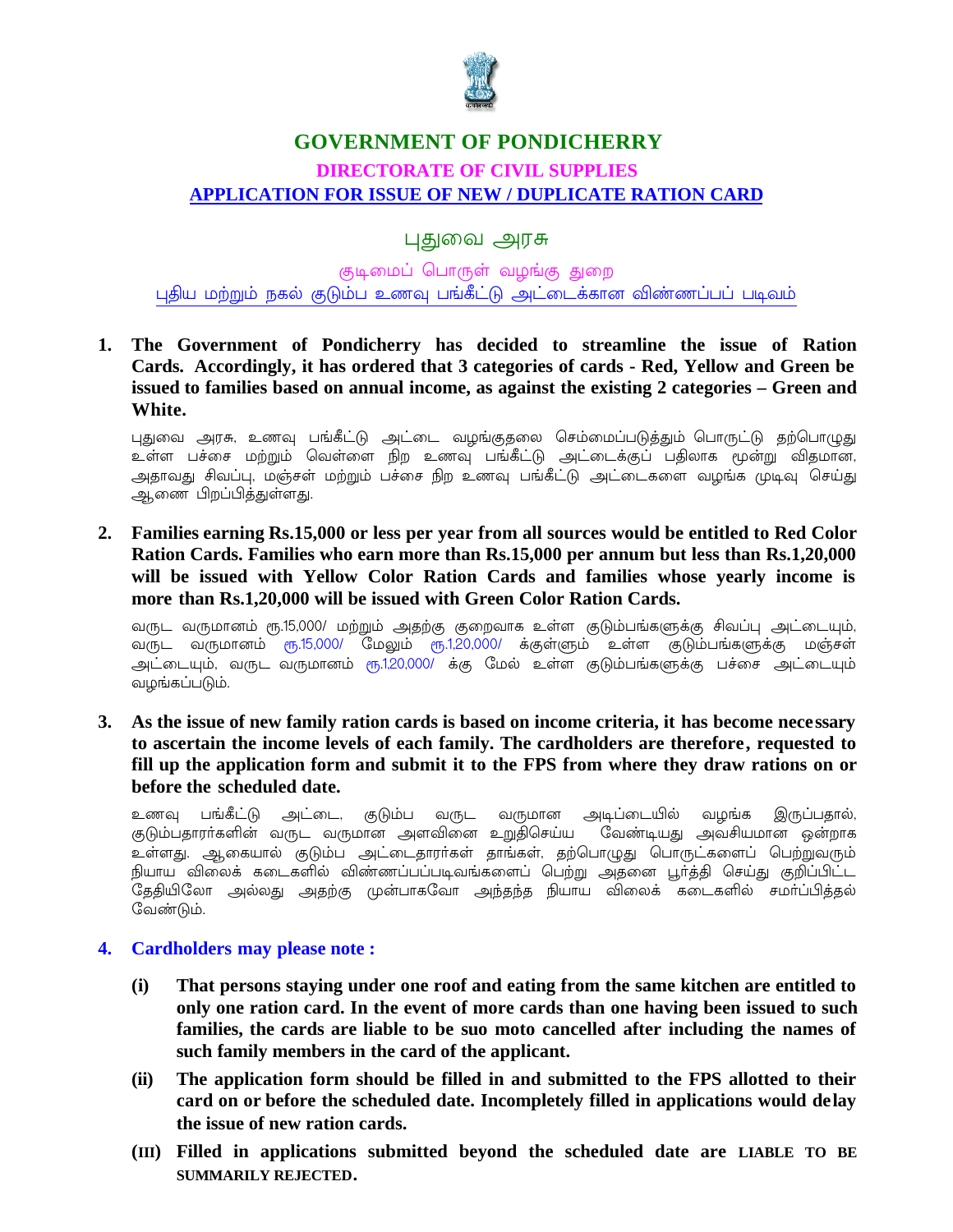#### (iv) Furnishing of incorrect / false information would entail cancellation of cards and attract legal action.

குடும்ப அட்டைதாரா்களின் கவனத்திற்கு :

- ஒரே வீட்டில் ஒன்றாக சமையல் செய்து வாழ்ந்துவரும் குடும்ப உறுப்பினர்கள் அனைவரும் ஒரு (ہوبے உணவு பங்கீட்டு அட்டை பெறவே தகுதியானவர்கள். ஒன்றுக்கு மேற்பட்ட உணவு பங்கீட்டு அட்டைகள், அதைப் போன்ற குடும்பங்களுக்கு வழங்கப்பட்டிருந்தால் அப்படிப்பட்ட உணவு .<br>பங்கீட்டு அட்டையில் குடும்ப உறுப்பினர்களின் பெயர்கள் விண்ணப்பதாரரின் உணவு பங்கீட்டு அட்டையில் சேர்க்கப்பட்டு அவ்வட்டைகள் இஸ்ல்பாகவே ரத்தாகிவிடும்.
- விண்ணப்பப் படிவங்கள் பூர்த்தி செய்யப்பட்டு குறிப்பிட்டுள்ள தேதியிலோ அல்லது அதற்கு ஆ) ஒதுக்கப்பட்டுள்ள முன்பாகவோ அவரவாகளுக்கு நியாய விலைக் கடைகளில் சமா்ப்பிக்கப்படுதல் வேண்டும். முழுமையாக பூா்த்தி செய்யப்படாத விண்ணப்பங்கள், புதிய உணவு பங்கீட்டு அட்டை வழங்குவதை தாமதப்படுத்தும்.
- குறிப்பிட்ட தேதிக்குள் சமா்ப்பிக்கப்படாத செய்யப்பட்ட பூர்த்தி விண்ணப்பங்கள் இ) நிராகரிக்கப்படும்.
- தவறான தகவல்களை அளிப்பது உணவு பங்கீட்டு அட்டையை ரத்து செய்யப்படுவதற்கும், சட்ட  $\overline{H}$ பூர்வமாக நடவடிக்கைக்கும் உள்ளாகும்.

 $\ddot{\cdot}$ 

 $\ddot{\cdot}$ 

 $\ddot{\cdot}$ 

 $\ddot{\cdot}$ 

 $\ddot{\cdot}$ 

 $\ddot{\cdot}$ 

#### 1. Name of Applicant

விண்ணப்பதாரரின் பெயர்

- 2. Name of the Father / Husband கந்தை / கணவரின் பெயர்
- 3. Door Number

கதவு எண்

- 4. Street தெருவின் பெயர்
- 5. Village / Town (with PIN Code No.) கிராமம் / நகரத்தின் பெயர் (பின் கோட் எண்)

## 6. Municipality / Commune Panchayat நகராட்சி / கொம்யூன் பஞ்சாயத்தின் பெயர்

7. Please indicate the number of ration cards : issued to you and other members of your family separately

உமக்கு மற்றும் உங்கள் குடும்ப உறுப்பினர் களுக்கு தனித் தனியாக வழங்கப்பட்ட உணவு பங்கீட்டு அட்டைகளின் எண்கள்

8. Please furnish the details of each ration card: issued to you and your family members

உமக்கு மற்றும் உங்கள் குடும்ப உறுப்பினர் களுக்கு வழங்கப்பட்ட ஒவ்வொரு உணவு பங்கீட்டு அட்டைகளின் விபஜங்கள்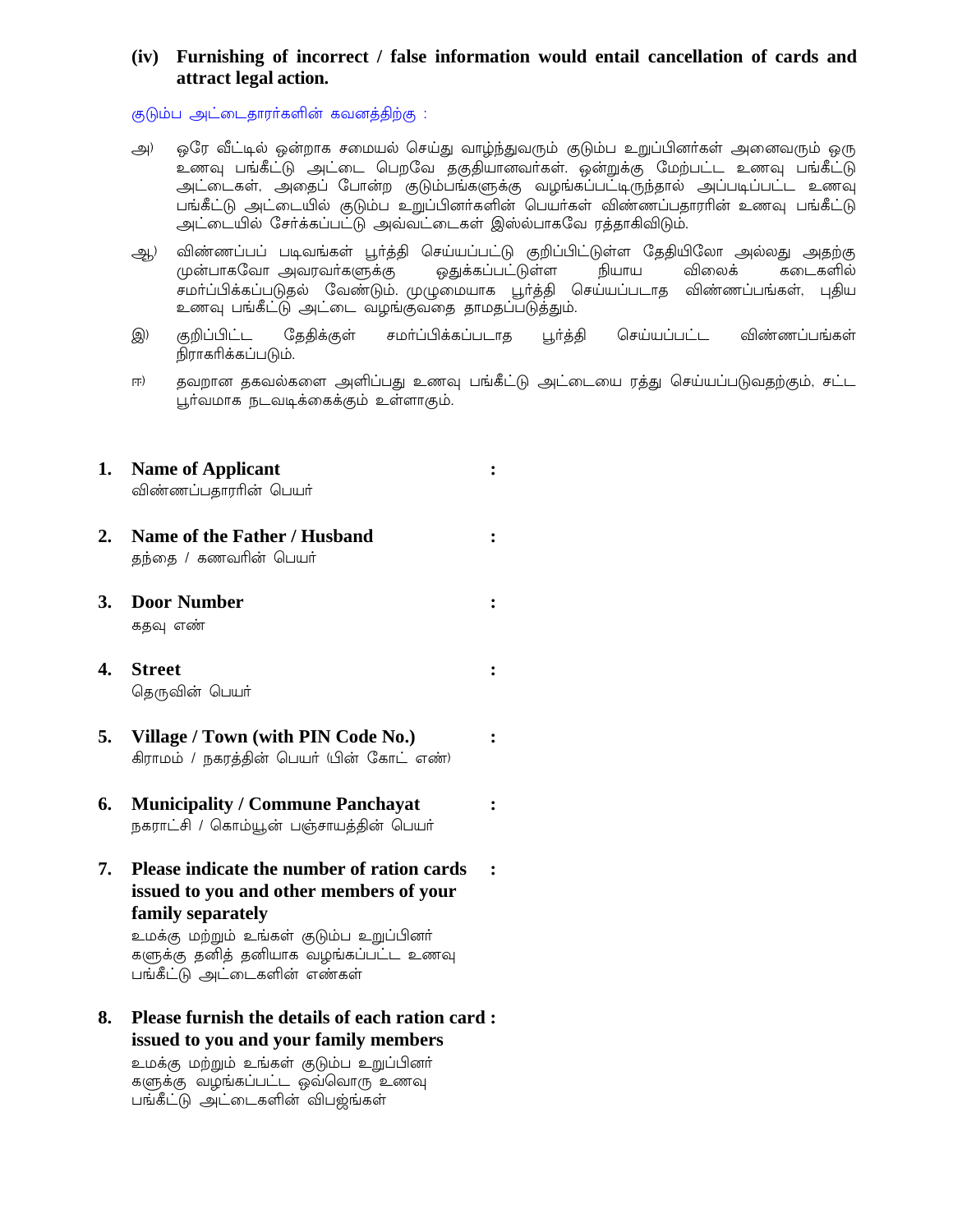| <b>Ration Card No.:</b><br>உணவு பங்கீட்டு அட்டை எண்              | No. of Units:<br>மொத்த அலகுகள் |                    | <b>Color of Card:</b><br>அட்டையின் நிறம்                                               |
|------------------------------------------------------------------|--------------------------------|--------------------|----------------------------------------------------------------------------------------|
| 1. Head of Family<br>குடும்பத்தலைவரின் பெயர்                     | Age<br>வயது                    | <b>Sex</b><br>இனம் | <b>Relationship with</b><br><b>Applicant</b><br>விண்ணப்பதாரருக்கு எந்த<br>வகையில் உறவு |
|                                                                  |                                |                    |                                                                                        |
| <b>Members of familly</b><br>குடும்ப உறுப்பினர்களின்<br>பெயர்கள் |                                |                    |                                                                                        |
| 2.                                                               |                                |                    |                                                                                        |
| 3.                                                               |                                |                    |                                                                                        |
| 4.                                                               |                                |                    |                                                                                        |
| 5.                                                               |                                |                    |                                                                                        |
| 6.                                                               |                                |                    |                                                                                        |

# $SLNo.2$  (வ.எண்: 2)

| <b>Ration Card No.:</b><br>உணவு பங்கீட்டு அட்டை எண்              | No. of Units:<br>மொத்த அலகுகள் |                    | <b>Color of Card:</b><br>அட்டையின் நிறம்                                               |
|------------------------------------------------------------------|--------------------------------|--------------------|----------------------------------------------------------------------------------------|
| 2. Head of Family<br>குடும்பத்தலைவரின் பெயர்                     | Age<br>வயது                    | <b>Sex</b><br>இனம் | <b>Relationship with</b><br><b>Applicant</b><br>விண்ணப்பதாரருக்கு எந்த<br>வகையில் உறவு |
|                                                                  |                                |                    |                                                                                        |
| <b>Members of familly</b><br>குடும்ப உறுப்பினர்களின்<br>பெயர்கள் |                                |                    |                                                                                        |
| 2.                                                               |                                |                    |                                                                                        |
| 3.                                                               |                                |                    |                                                                                        |
| 4.                                                               |                                |                    |                                                                                        |
| 5.                                                               |                                |                    |                                                                                        |
| 6.                                                               |                                |                    |                                                                                        |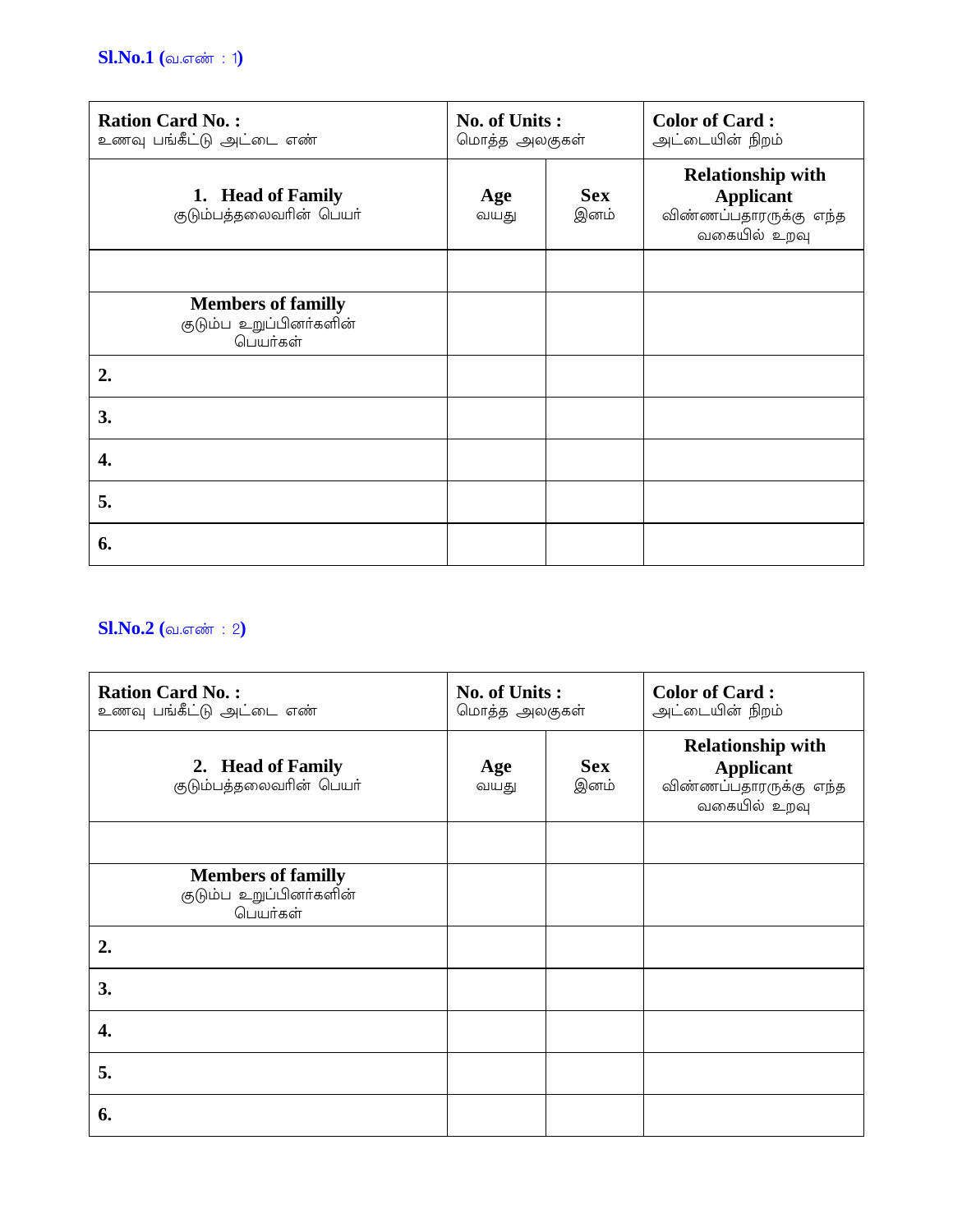| <b>Ration Card No.:</b><br>உணவு பங்கீட்டு அட்டை எண்              | No. of Units:<br>மொத்த அலகுகள் |                    | <b>Color of Card:</b><br>அட்டையின் நிறம்                                               |
|------------------------------------------------------------------|--------------------------------|--------------------|----------------------------------------------------------------------------------------|
| 3. Head of Family<br>குடும்பத்தலைவரின் பெயர்                     | Age<br>வயது                    | <b>Sex</b><br>இனம் | <b>Relationship with</b><br><b>Applicant</b><br>விண்ணப்பதாரருக்கு எந்த<br>வகையில் உறவு |
|                                                                  |                                |                    |                                                                                        |
| <b>Members of familly</b><br>குடும்ப உறுப்பினர்களின்<br>பெயர்கள் |                                |                    |                                                                                        |
| 2.                                                               |                                |                    |                                                                                        |
| 3.                                                               |                                |                    |                                                                                        |
| 4.                                                               |                                |                    |                                                                                        |
| 5.                                                               |                                |                    |                                                                                        |
| 6.                                                               |                                |                    |                                                                                        |

# $SLNo.4$  (வ.எண் : 4)

| <b>Ration Card No.:</b><br>உணவு பங்கீட்டு அட்டை எண்              | No. of Units:<br>மொத்த அலகுகள் |                    | <b>Color of Card:</b><br>அட்டையின் நிறம்                                               |
|------------------------------------------------------------------|--------------------------------|--------------------|----------------------------------------------------------------------------------------|
| 4. Head of Family<br>குடும்பத்தலைவரின் பெயர்                     | Age<br>வயது                    | <b>Sex</b><br>இனம் | <b>Relationship with</b><br><b>Applicant</b><br>விண்ணப்பதாரருக்கு எந்த<br>வகையில் உறவு |
|                                                                  |                                |                    |                                                                                        |
| <b>Members of familly</b><br>குடும்ப உறுப்பினர்களின்<br>பெயர்கள் |                                |                    |                                                                                        |
| 2.                                                               |                                |                    |                                                                                        |
| 3.                                                               |                                |                    |                                                                                        |
| 4.                                                               |                                |                    |                                                                                        |
| 5.                                                               |                                |                    |                                                                                        |
| 6.                                                               |                                |                    |                                                                                        |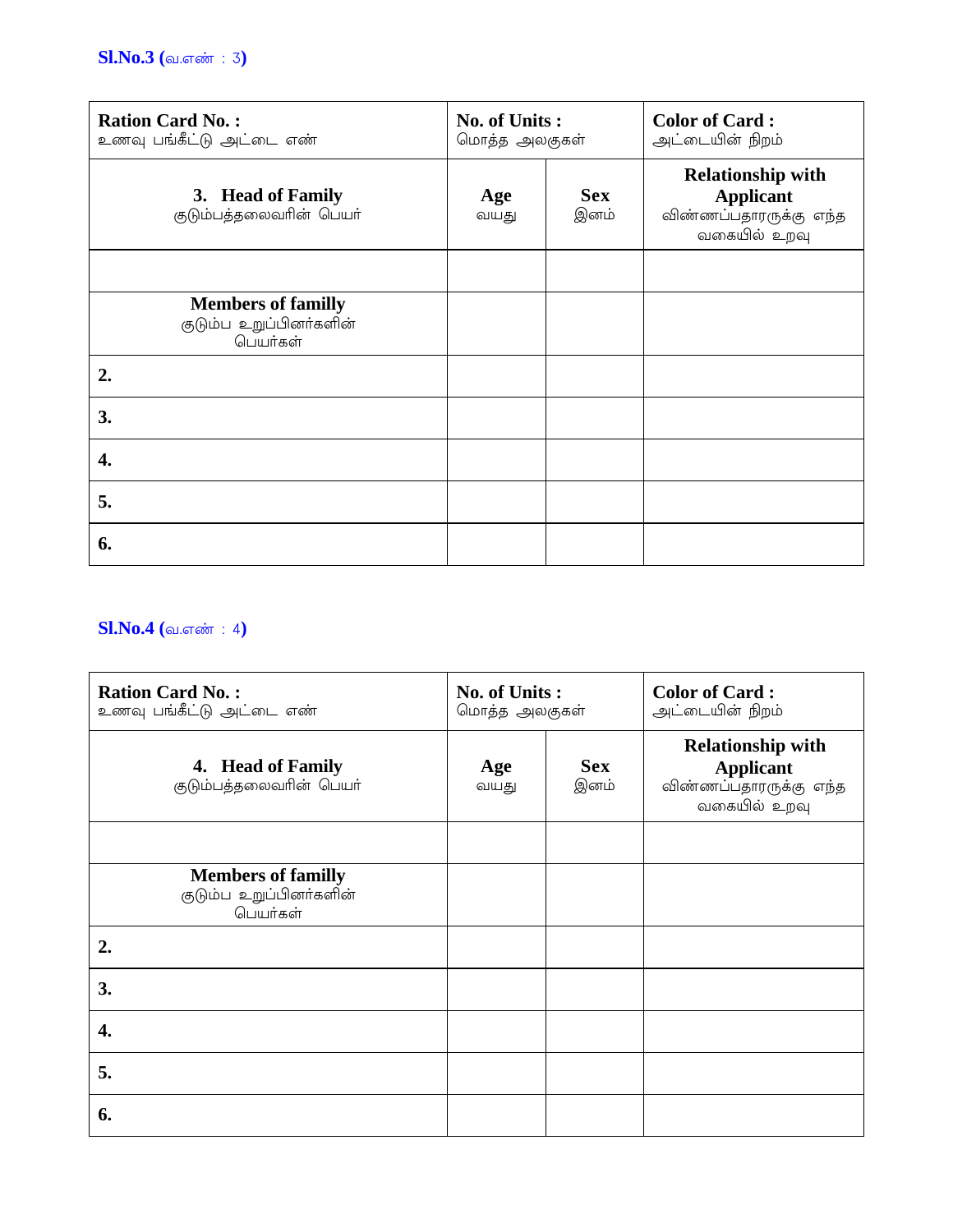## 9. Please furnish the following details in respect of persons whose names are to be included in the new ration card to be issued :

புதிய உணவு பங்கீட்டு அட்டையில் சேர்க்க வேண்டிய நபர்களின் கீழ்கண்ட விபரங்களை வழங்குக :

| Sl.<br>No.<br>வ.<br>எண் | Name of family<br><b>Member</b><br>குடும்ப உறுப்பினர்<br>களின் பெயர் | $Age$ வயது | இனம்<br>Sex | <b>Relation</b><br>-ship with<br>applicant<br>விண்ணப்ப<br>தாரருக்கு<br>எந்த<br>வகையில்<br>உறவு | Occupation தொழில் | <b>Nature of</b><br><b>Employment</b><br>/ Business /<br>Industry /<br>Occupatiaon<br>வேலை<br>வியாபாரம்<br>தொழிற்சாலை<br>தொழில்<br>பற்றிய விபரம் | Name &<br><b>Address of</b><br><b>Employment</b><br>/ Business /<br><b>Industry</b><br>வேலை<br>வியாபாரம்<br>தொழிற்<br>சாலையின்<br>பெயரும்<br>முகவாியும் | <b>Annual Income</b><br>வருட வருமானம் |
|-------------------------|----------------------------------------------------------------------|------------|-------------|------------------------------------------------------------------------------------------------|-------------------|--------------------------------------------------------------------------------------------------------------------------------------------------|---------------------------------------------------------------------------------------------------------------------------------------------------------|---------------------------------------|
| $\mathbf{1}$            |                                                                      |            |             |                                                                                                |                   |                                                                                                                                                  |                                                                                                                                                         |                                       |
| $\overline{2}$          |                                                                      |            |             |                                                                                                |                   |                                                                                                                                                  |                                                                                                                                                         |                                       |
| $\overline{3}$          |                                                                      |            |             |                                                                                                |                   |                                                                                                                                                  |                                                                                                                                                         |                                       |
| $\overline{\mathbf{4}}$ |                                                                      |            |             |                                                                                                |                   |                                                                                                                                                  |                                                                                                                                                         |                                       |
| 5                       |                                                                      |            |             |                                                                                                |                   |                                                                                                                                                  |                                                                                                                                                         |                                       |
| 6                       |                                                                      |            |             |                                                                                                |                   |                                                                                                                                                  |                                                                                                                                                         |                                       |
| $\overline{7}$          |                                                                      |            |             |                                                                                                |                   |                                                                                                                                                  |                                                                                                                                                         |                                       |
| 8                       |                                                                      |            |             |                                                                                                |                   |                                                                                                                                                  |                                                                                                                                                         |                                       |
| 9                       |                                                                      |            |             |                                                                                                |                   |                                                                                                                                                  |                                                                                                                                                         |                                       |
| 10                      |                                                                      |            |             |                                                                                                |                   |                                                                                                                                                  |                                                                                                                                                         |                                       |

#### **Illustrative List of Occupations:**

(1) Employee, (2) Business/Trade/Industry/Service Sector, (3) Agriculture Lands & Dairy & Poultry, (4) Landlord = Rents from landed properties, (5) Pensioner (give details), (6) Small Farmer, (7) Marginal Farmer, (8) Agricultural labour, (9) Rural artisans, Potter, Weaver, Carpenter, Blacksmith, Others, (10) Small trader, (11) Rickshaw puller, (12) Handcart puller, (13) Porter, (14) Coolie (labour /Domestic servant), (15) Fruit seller in pavement, (16) Flower seller in Pavement, (17) Any other (please specify).

#### தொழில்களின் மாதிரிப் பட்டியல் :

1. ஊழியா் 2. வியாபாரம் / வாணிபம் / தொழிற் கூடம் / வேலை 3. விவசாய நிலம் / பால்பண்ணை கோழி / வாத்து பண்ணை 4. நிலக்கிழாா் = நிலங்களில் இருந்து வரும் வருமானம் 5. ஓய்வூதியம் பெறுபவா் (விபரங்கள் தரவும்) 6. சிறு விவசாயி 7. சாதாரண விவசாயி 8. விவசாயக் கூ 9. கிராமப்புற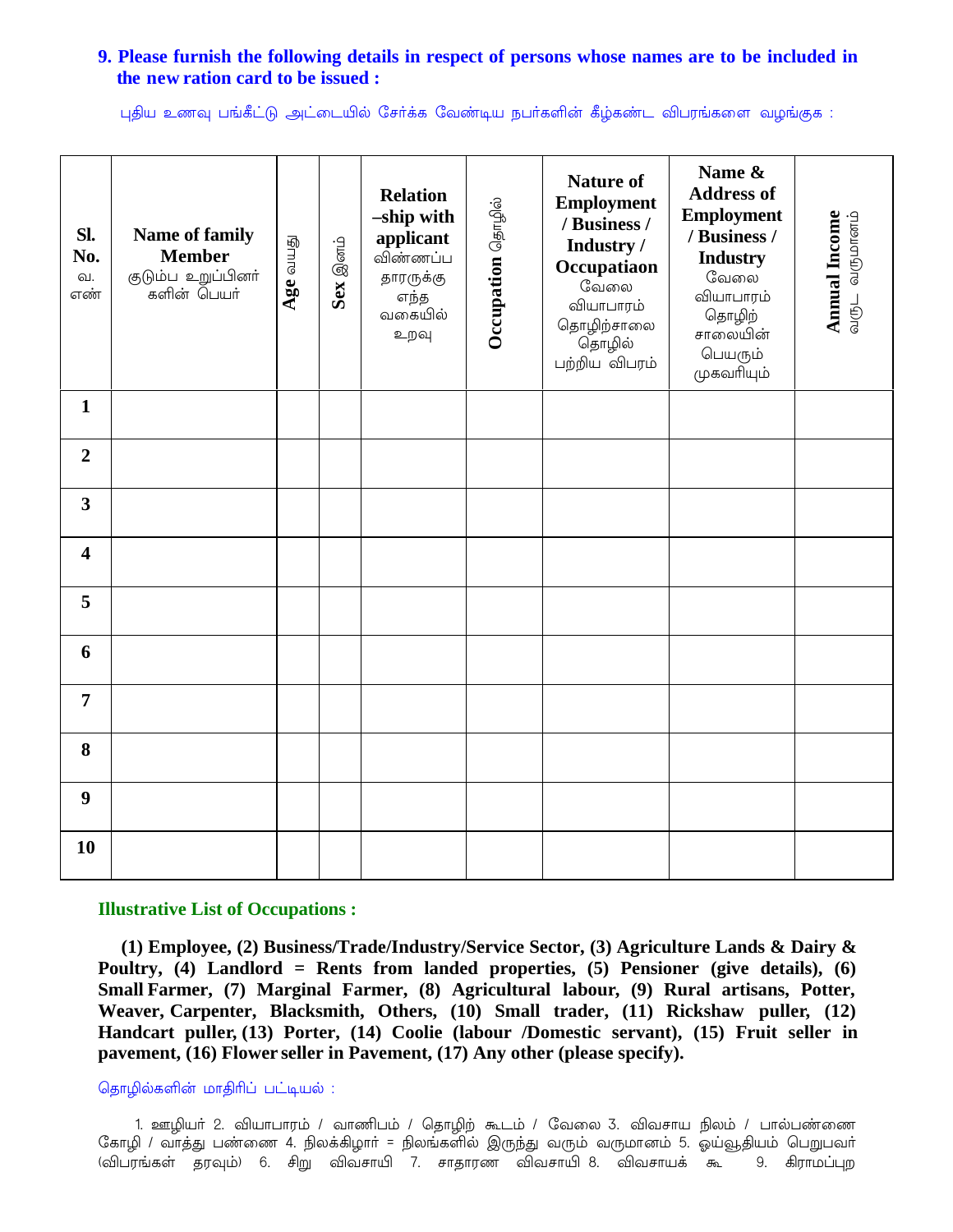கை வினைஞர்கள், குயவர், நெசவாளி, தச்சர், கருமாரர், ஏனையோர் 10. சிறு வியாபாரி 11. ரிக்ஷா தொழிலாளி 12. கை வண்டி இழுப்பவர் 13. சுமை தூக்குபவர் 14. கூ தொழிலாளி, வீட்டு வேலையாள் 15. பாதையோர பழ விற்பனையாளர் 16. பாதையோர பூ விற்பனையாளர் 17. ஏனையோர் (குறிப்பிடவும்).

### Details of Income/ வருமான விவரம்

#### **Income from Agriculture in respect of family members**

குடும்ப உறுப்பினர்களின் விவசாய வருமானம்

| <b>Extent of</b><br><b>Agriculture</b><br>Land held /<br>operated<br>விவய்ாயம்<br>செய்யும்<br>நிலத்தின் அளவு<br>சொந்தம் /<br>குத்தகை | Location<br>(Rev.<br><b>Village</b><br>இருக்குமிடம்<br>(வருவாய்ப்<br>பிரிவு கிராமம்) | <b>R.S. No.</b><br>மறு<br>அளவை<br>எண் | <b>Nature of</b><br>Land<br>Wet / Dry<br>நிலத்தின்<br>தன்மை<br>நன்செய் /<br>புன்செய் | <b>Nature of</b><br><b>Crops raised</b><br>விளைவிக்கும்<br>பயிர் வகைகள் | No. of<br><b>Crops</b><br>எத்தனை<br>போகம் | <b>Annual</b><br><b>Income</b><br>வருட<br>வருமானம் |
|--------------------------------------------------------------------------------------------------------------------------------------|--------------------------------------------------------------------------------------|---------------------------------------|--------------------------------------------------------------------------------------|-------------------------------------------------------------------------|-------------------------------------------|----------------------------------------------------|
|                                                                                                                                      |                                                                                      |                                       |                                                                                      |                                                                         |                                           |                                                    |

#### Income from allied activites in respect of family members :

கூடுதல் குடும்ப உறுப்பினர்களுக்கு துணைத் தொழில்களால் வருகின்ற வருமானம் :

| <b>No. of Live Stock held:</b> | <b>No. Description</b> | <b>Annual Income</b> |
|--------------------------------|------------------------|----------------------|
| கால் நடைகளின் எண்ணிக்கை :      | எண்ணிக்கை வகை/விவரம்   | வருட வருமானம்        |
| 1. Milch Animals / கறவை        |                        |                      |
| மாடுகள்                        |                        |                      |
| 2. Bullocks / எருதுகள்         |                        |                      |
| 3. Goats / வெள்ளாடுகள்         |                        |                      |
| 4. Sheep / செம்மறியாடுகள்      |                        |                      |
| 5. Poultry / கோழிகள்           |                        |                      |
| 6. Fishing (Type of Boat       |                        |                      |
| owned/leased)                  |                        |                      |
| மீன் பிடி தொழில்–படகுகளின்     |                        |                      |
| வகைகள் (சொந்தம் /வாடகையா)      |                        |                      |
| 7. Others / மற்றவைகள்          |                        |                      |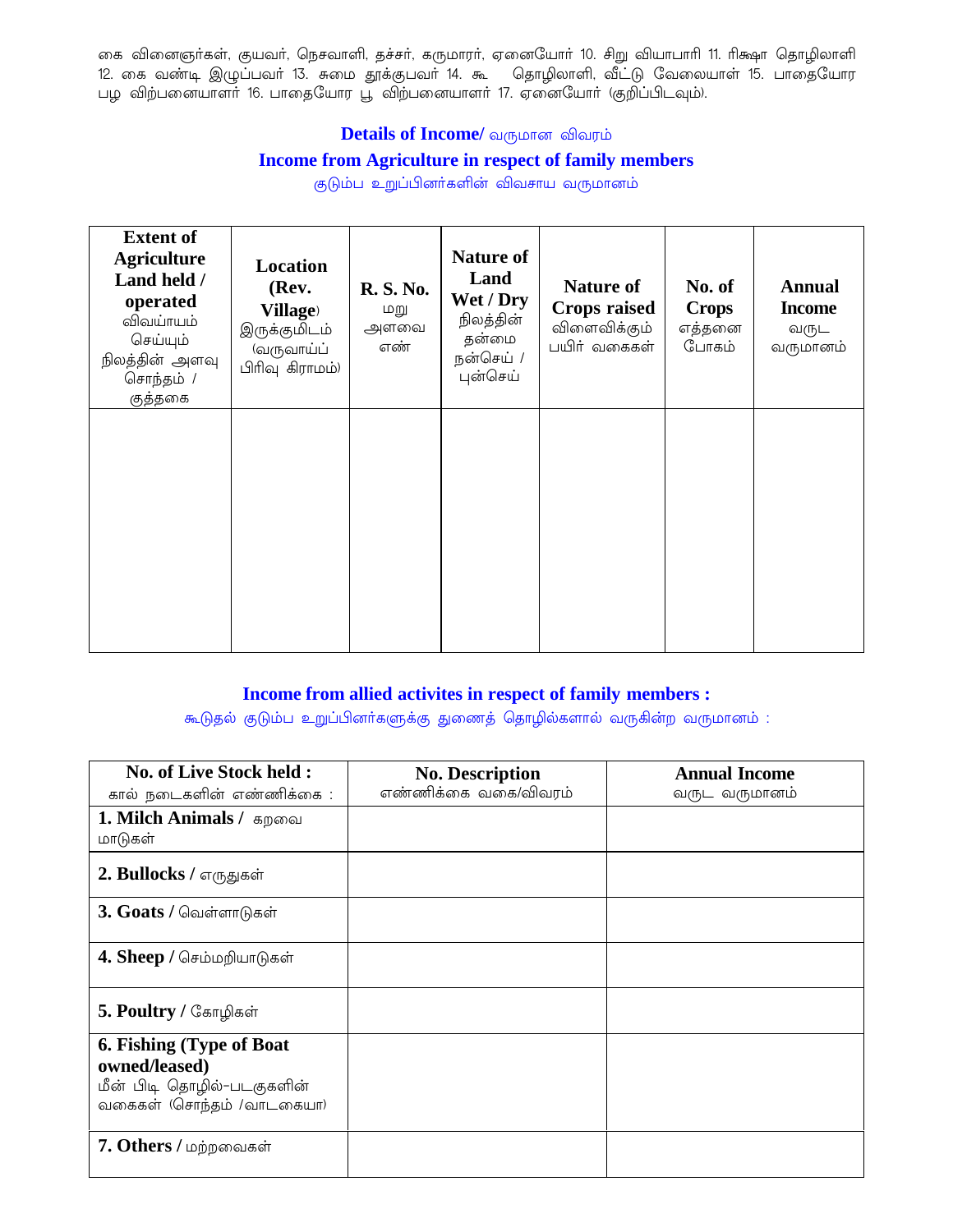## Income from landed properties other than agriculture of family memebers

குடும்ப உறுப்பினர்களின் விவசாயமல்லாத விலைச் சொத்து வருமானங்கள்

| SI.<br>No.<br>வ.<br>எண். | <b>Nature of Buildings</b><br><b>Owned Residential /</b><br><b>Commercial</b><br>சொந்தமான கட்டிடத்தின்<br>வீடு / வியாபாரம் | <b>Revenu</b><br><b>Village and</b><br>Location<br>(வருவாய்<br>கிராமம்)<br>இருப்பிடம் | <b>Rs. No. /</b><br>Ts.No.<br>புதிய அளவு<br>எண்/நகர<br>அளவு எண் | <b>Plinth area</b><br><b>Revenue</b><br><b>Village</b><br>கட்டிடத்தின்<br>அளவு | <b>Annual</b><br>Rent<br>வருட<br>வருமானம் |
|--------------------------|----------------------------------------------------------------------------------------------------------------------------|---------------------------------------------------------------------------------------|-----------------------------------------------------------------|--------------------------------------------------------------------------------|-------------------------------------------|
|                          |                                                                                                                            |                                                                                       |                                                                 |                                                                                |                                           |

### II A. Details of residential premises occupied

ஆ. குடியிருப்பின் விபரங்கள் :

 $2.$ 

#### 1. Is the house occupied by you நீங்கள் வசிக்கின்ற வீடானது :

| (a) Pucca structure?                                               | Yes / No    |
|--------------------------------------------------------------------|-------------|
| முழு கட்டிடமா?                                                     | ஆம் / இல்லை |
| (b) Pucca walls with thatched roof / light roof?                   | Yes / No    |
| கல் சுவருடன் கூடிய கூரை வீடா ?                                     | ஆம் / இல்லை |
| (c) Hut with thatched roof $\ell$ light roof ?                     | Yes / No    |
| குடிசையா ?                                                         | ஆம் / இல்லை |
| (d) Pavement dwelling ?                                            | Yes / No    |
| பாதையோரவாசியா ?                                                    | ஆம் / இல்லை |
| Are you occupying the<br>நீங்கள் வசிக்கின்ற இடமானது                |             |
| (a) Whole House ?                                                  | Yes / No    |
| முழு வீடா ?                                                        | ஆம் / இல்லை |
| (b) Independent Portion of the house?                              | Yes / No    |
| வீட்டின் தனிப்பட்ட பகுதியா ?                                       | ஆம் / இல்லை |
| If 2(b)indicate the number of independent portions in the house (i |             |

3. If 2(b)indicate the number of independent portions in the house (indicate in numerals)<br>வீட்டின் தனிப்பட்ட பகுதியெனில், அவ்வீட்டில் எத்தனை தனிப்பட்ட பகுதிகள் உள்ளன ?



4. Please give the plinth area of the house or independent portion occupied by you.

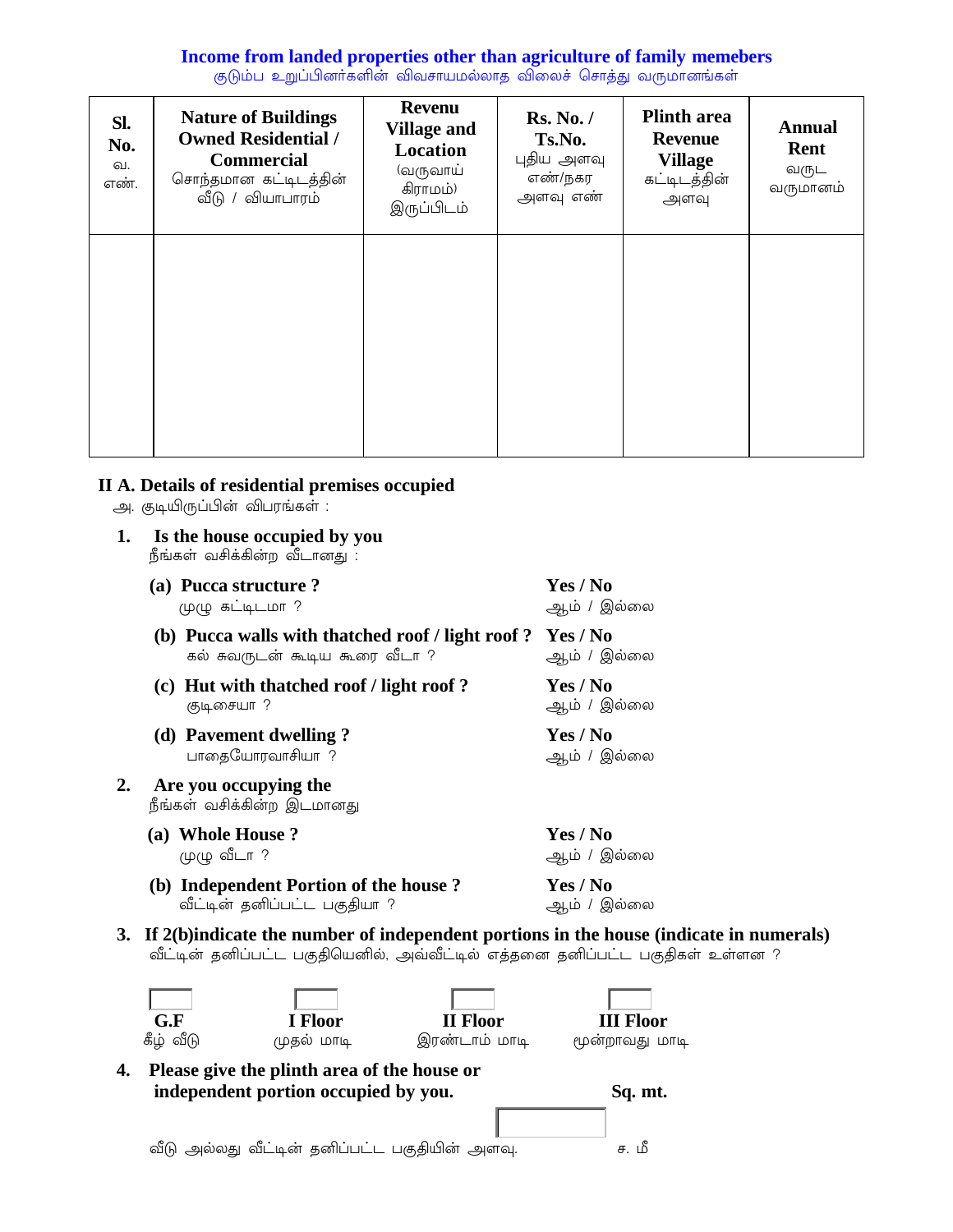

Signature / thumb impression of the Applicant .<br>விண்ணப்பம் அளிக்கும் நபரின் கையொப்பம் / இடது கை பெருவிரல் ரேகை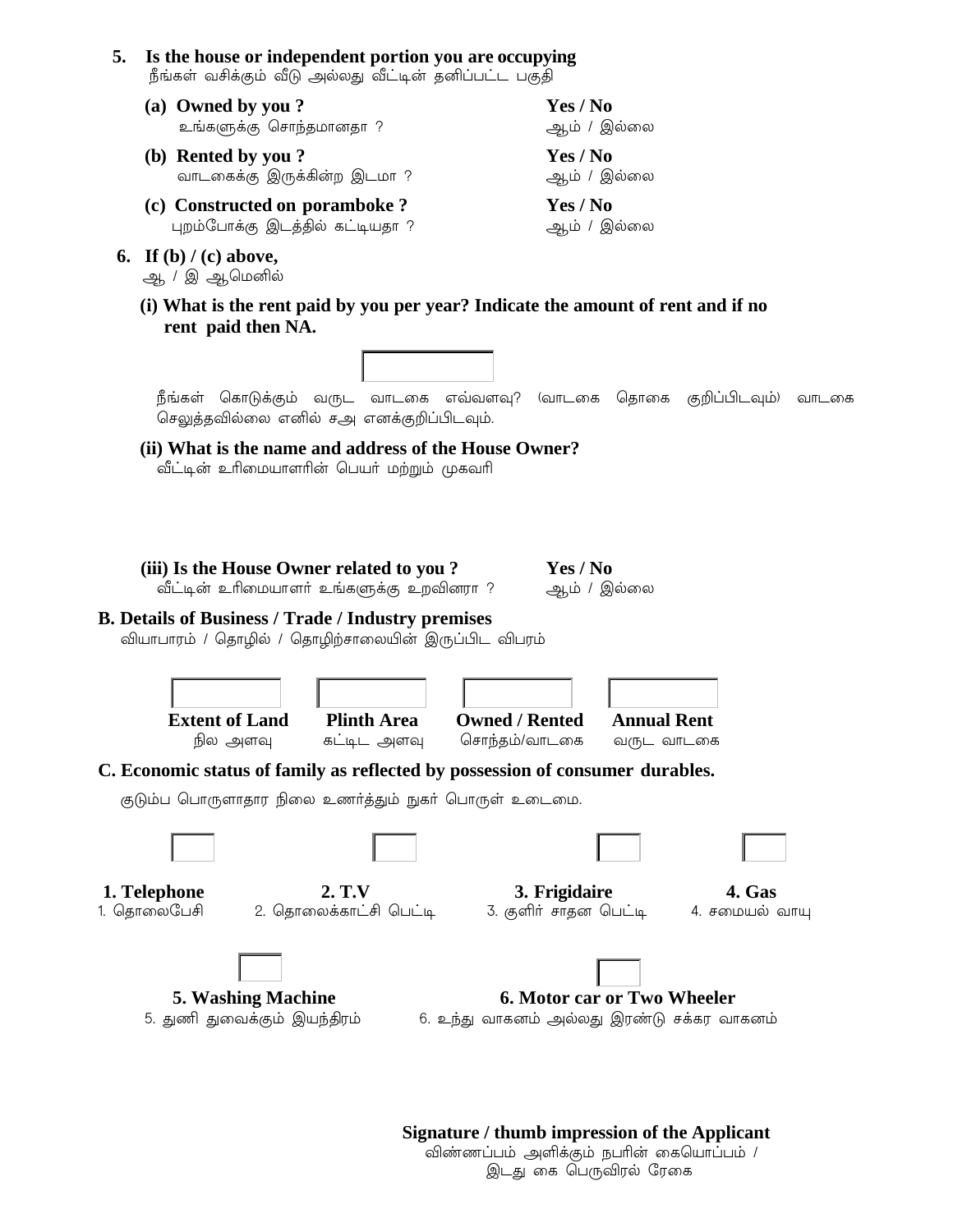#### **(III) VERIFICATION REPORT**

ஆய்வறிக்கை

#### 1. How many cards have been found in the address?

மேற்கண்ட விலாசத்தில் உள்ள உணவு பங்கீட்டு அட்டைகளின் எண்ணிக்கை எவ்வளவு?

#### 2. Please give Card Nos.: (To be furnished by Office Staff)

உணவு பங்கீட்டு அட்டைகளின் எண்கள் : (அலுவலக ஊழியா் நிரப்புதல் வேண்டும்)

#### 3. Is the applicant related to any of the cardholders indicated above? If Yes, give details.

விண்ணப்பதாரா் மேற்சொல்லப்பட்ட அட்டைதாரா்களுக்கு உறவா? ஆம் எனில் விபரம் தருக.

| <b>Sl. No.</b><br>வ.எண். | <b>Sl. No.</b><br>அட்டை எண் | Relationship<br>உறவு முறை |
|--------------------------|-----------------------------|---------------------------|
|                          |                             |                           |
|                          |                             |                           |

4. If yes to above question, please indicate the Card No. in which details of family members recorded in other cards could be incorporated. (as only one card can issue to one family). ஒன்றுக்கு மேற்பட்ட உணவு பங்கீட்டு அட்டை இருப்பின் யாருடைய உணவு பங்கீட்டு அட்டையில் (எண்ணைக் குறிப்பிடவும்) மற்ற அட்டையில் உள்ள குடும்ப உறுப்பினர்களின் பெயரை சேர்க்கலாம்? (ஒரு குடும்பத்திற்கு ஒரு அட்டைதான் வழங்கப்படும்)

5. On inculsion of all such family members income would be

அவ்வாறு அனைத்துக் குடும்ப உறுப்பினர்களின் பெயரைச் சேர்த்த பிறகு அக்குடும்பத்தின் வருட வருமானம்

Rs. 15,000 or less / ரந. 15,000/ ம் அதற்கு குறைவாக

Above Rs. 15,000 but less than 1,20,000/  $_{\text{eff.}}$  15,000/-  $\dot{\text{g}}$   $\text{g}$  Closs  $\dot{\text{g}}$   $\text{m}$ . 1,20,000/-  $\dot{\text{g}}$   $\text{g}$   $\dot{\text{g}}$ 

Above Rs. 1,20,000/ ரூ. 1,20,000/- க்கு மேல்

6\*. Please furnish the names of family members included in the application who are not present at the time of inspection. Give reasons for their absence.

விண்ணப்பக்கில் பெயர் சேர்க்கப்பட்டும் ஆய்வின் போகு இல்லாக குடும்ப உறுப்பினர்கள் விபரம். அவா்கள் இல்லாமைக்கான காரணம் குறிப்பிடவும்.

| Card No.<br>அட்டை<br>எண். | Name & Relationship of Family<br>member to Applicant<br>பெயர் மற்றும்<br>விண்ணப்பதாரருடனான உறவு முறை | <b>Reasons for absence</b><br>இல்லாமைக்கான காரணம் |
|---------------------------|------------------------------------------------------------------------------------------------------|---------------------------------------------------|
|                           |                                                                                                      |                                                   |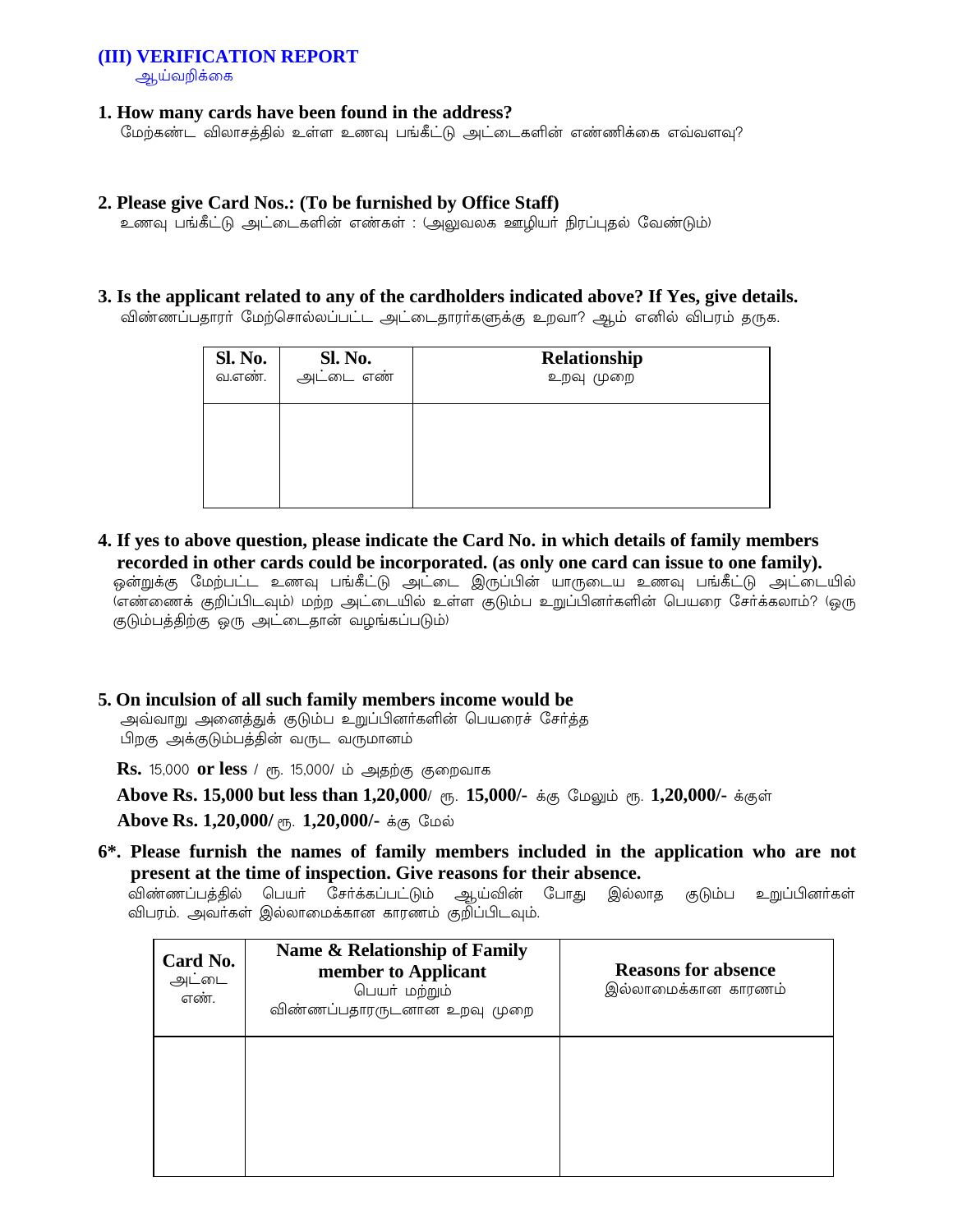#### 7. What is the assessed income of the applicants family from all sources?

அனைத்து வகையிலுமான விண்ணப்பதாராின் குடும்ப மதிப்பீடு செய்யப்பட்ட வருமானம் எவ்வளவு?

#### \* Please fill in this only where more than one card is issued at the address.

ஒன்றுக்கு மேற்பட்ட அட்டைகள் வழங்கியிருப்பின் இக்காலத்தை பூர்த்தி செய்யவும்.

#### **Verification Report prepared on**

 $$ 

செய்தவர்

**Designation** பதவி

> **Signature** கையொப்பம்

# 8. Report of the Committee :

குழுவின் அறிக்கை :

| <b>Card No.:</b> | <b>FPS No.: "</b>      | A" Register No.:   |
|------------------|------------------------|--------------------|
| அட்டை எண்        | நி.வி.க. எண் <b>''</b> | அ" பதிவேட்டின் எண் |

**Please enter your recommendations with reasons** தங்களுடைய சிபாரிசினை காரணத்துடன் பதிவு செய்யவும்

**3. For Cancellation** அட்டையை ரத்து செய்வதற்கு

#### Anganwadi worker :

அங்கன்வாடி ஊழியா் :

# **Rural Organiser:**

கிராம அமைப்பாளர் :

## **Welfare Inspector:**

நலவழி ஆய்வாளா் :

**UBS Staff:** ந.அ.சே. ஊழியர் :

**V.A.O.:** கிராம நிா்வாக அலுவலா் :

2. For Merger அட்டைகளை இணைப்பதற்கு

**4. For Red Seal** சிவப்பு முத்திரையிட

> **Signature** கையொப்பம்